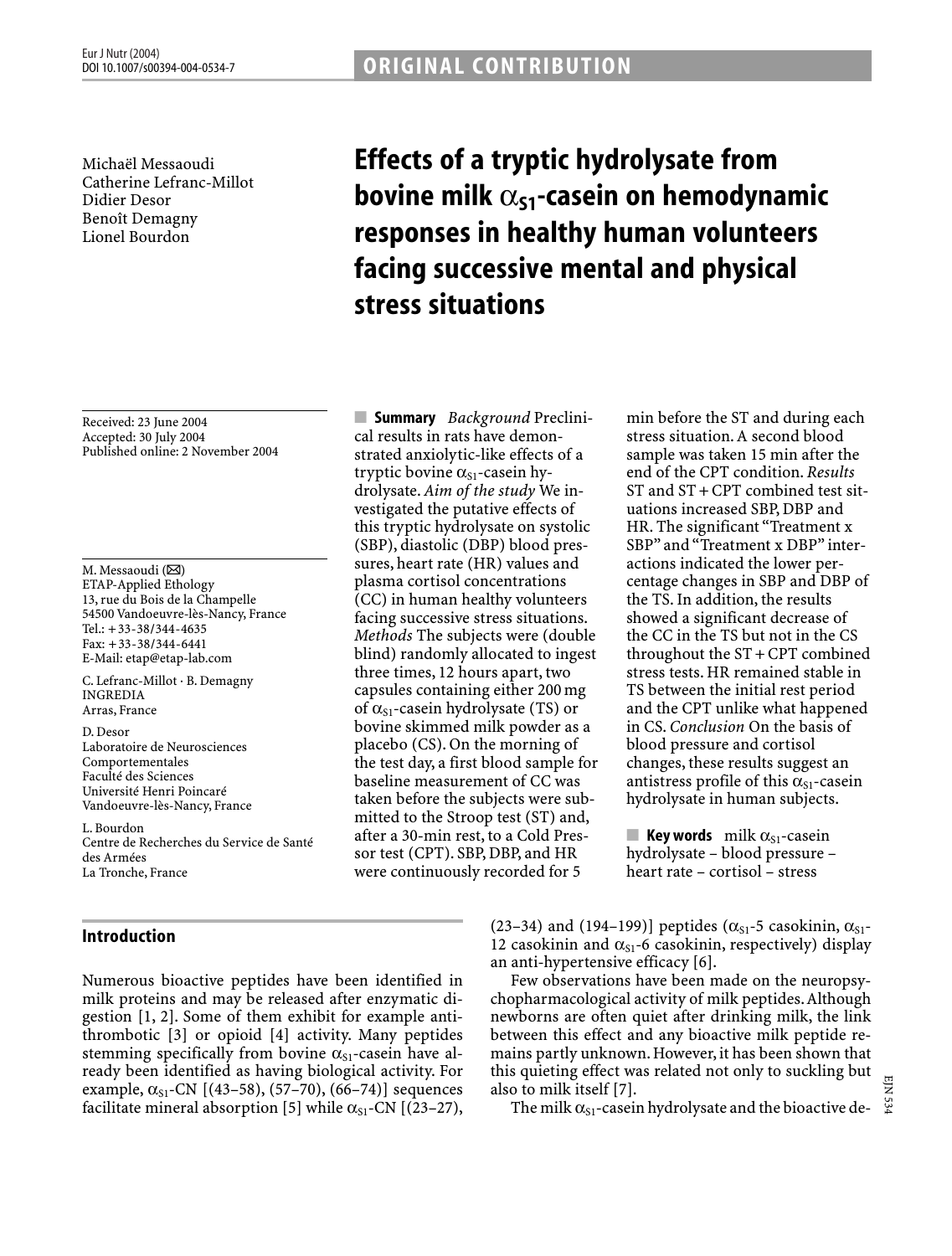capeptide  $[\alpha_{S1}$ -CN(f91–100)], a fragment of this hydrolysate that has been spatially modeled [8, 9], have already shown an anxiolytic-like profile in the conditioned defensive burying test and in the elevated plus-maze in rats [10], two models used to study anxiolytic agents in rodents.

The main objective of the present study was to investigate whether oral intake of this  $\alpha_{S1}$ -casein hydrolysate by healthy human subjects would modify some physiological variables during imposed experimental stress tasks: Stroop test (ST), a mental conflict situation [11] and cold pressor test (CPT), a physical stress situation [12]. Hemodynamic parameters, including systolic (SBP), diastolic (DBP) blood pressures, and heart rate (HR), were followed as physiological indicators of the stress state, as well as plasma cortisol concentration (CC),cortisol being a steroid hormone released from the adrenal cortex in response to a stress [13].

## Subjects and methods

## ■ Subjects

A total of 42 healthy male subjects participated after informed consent in the present study, approved by the Ethics Committee of the Necker-Enfants Malades Hospital of Paris, France and in accordance with the Helsinki Declaration of 1975 as revised in 1983. Enrolled subjects were free of any problem or medication known to affect the sympathetic nervous system or the activity of the hypothalamic-pituitary adrenocortical axis; they had no history of cardiovascular disease or circulatory disorders, no excessive consumption of dairy fermented food, or no allergy to milk products.

## ■ Tested products

The milk  $\alpha_{S1}$ -casein hydrolysate (lactium™) and the placebo, consisting of bovine skimmed milk powder, were supplied by INGREDIA (Arras, France). Both were administered in exactly the same capsule form containing either 200 mg of  $\alpha_{S1}$ -casein hydrolysate (CH) or 200 mg of placebo (P).

# $\blacksquare$  Experimental design and hemodynamic parameter analysis

# Study design

The study was conducted in the Clinical Investigation Center (CIC) at the Necker-Enfants Malades Hospital, Paris.Each subject was randomly assigned to ingest capsules containing either CH (treated subjects or TS) or P (control subject or CS). On Day 0, each subject ingested at home two capsules of either CH or P at 8:00 am and two others at 9:00 pm. On Day 1, each subject reported to the CIC at 8:00 am and was placed for 30 min in a sound-attenuated, temperature-controlled room. An intravenous catheter was inserted into an ante-cubital vein and the subject was left recumbent for at least 30 min, before the blood sample (T0) for baseline measurement of CC was drawn. Then, the subject ingested a third dose of two 200 mg-capsules corresponding to the assigned treatment code (CH or P). The subject was then left lying quietly on his bed for two hours and only allowed to read. After this rest period, the blood pressure monitor was set and instructions regarding the Stroop test and the CPT were recalled.

SBP, DBP, and HR recordings were obtained with a noninvasive automated method, by using a finger cuff, attached to the third finger of the non-dominant hand and linked to a computerized physiological response monitoring system (Finapres 2300, Ohmeda, USA) [14] recording continuously each of the cardiovascular parameters for 5 min at each of the 3 phases of the experiment (baseline, during the ST and, after a 30 min rest, during the CPT). The continuous digitalization of the finger blood pressure signal was re-analyzed off-line using the Model flow software Beatscope 1.0 (TNO-TPD-Biomedical Instrumentation, Amsterdam, The Netherlands). The second blood sample was obtained 15 min after the end of the CPT.

## Biochemical analyses

Blood was collected into prechilled tubes containing EDTA for cortisol determination. Blood samples were placed on ice and centrifuged at 2500 rpm for 15 min at 4 °C. Plasma was stored at –80 °C until analyzed. Plasma cortisol concentration was assayed in duplicate using a radio-immunometric assay method.

#### Experimental stress

The ST and the CPT have been used extensively as mental and physical experimental stress situations. During the ST, words appeared on a computer screen at a progressively faster pace. These words were written in a color that did not always match the word. The subjects were asked to press with the index of the dominant hand one or another key on the computer keyboard, depending on whether the word matched or not its color. The task had to be performed for 5 min and each error was signaled by an electric bell. During the CPT situation, the subjects immersed their right hand for 5 min up to the wrist, in slushy ice water  $(2^{\circ}C)$ .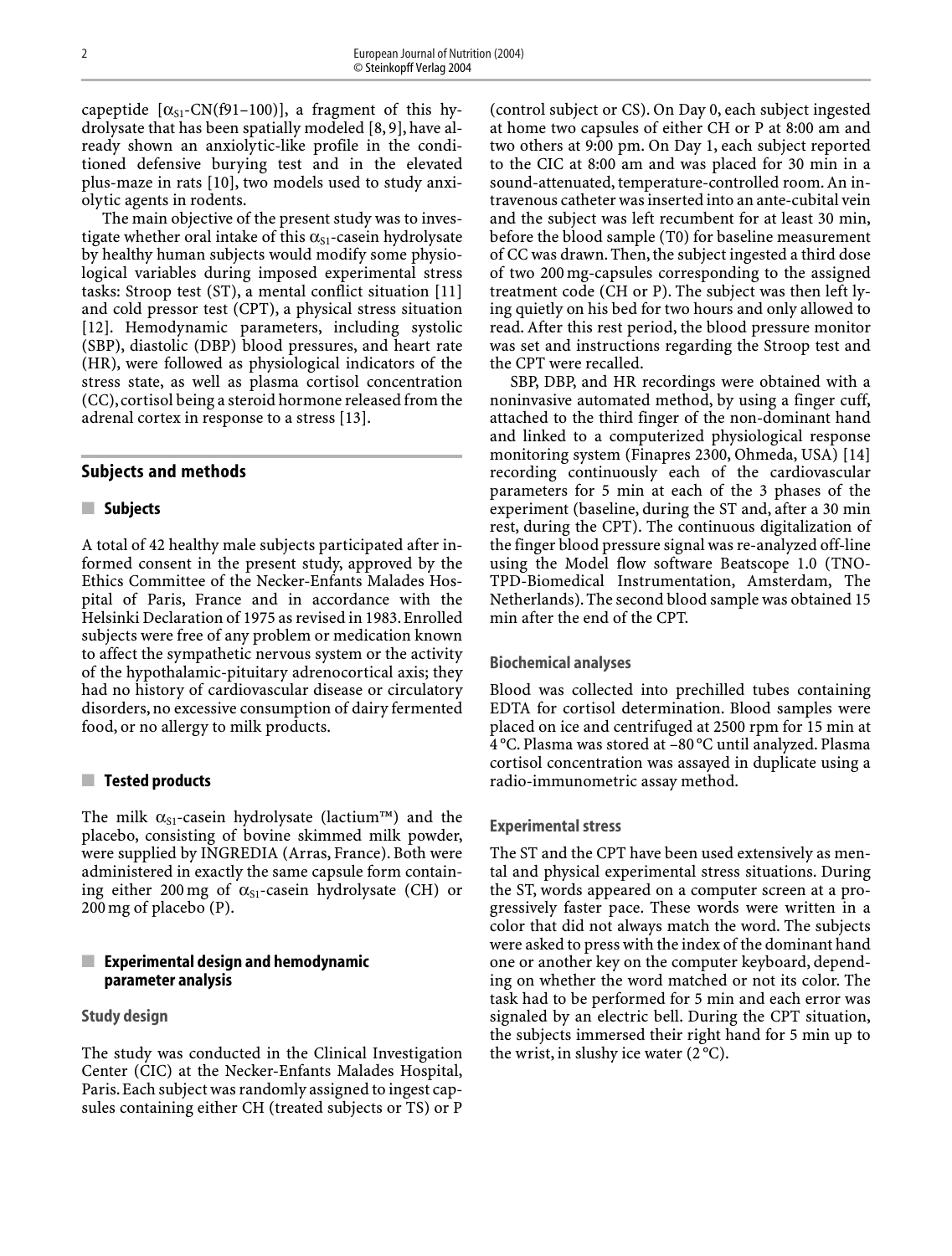# ■ Statistics

Only the data from subjects who completed the entire course of each test were used for the present analysis: the number of subjects was 20 for CS and 18 for TS during the ST, and was 18 and 16, respectively, during the CPT. For the CC comparison, the number of subjects was 20 in each group.

ANOVA, for repeated measures, was used to analyze the hemodynamic changes of the two groups between the baseline and the stress situations. A paired t-test (2 tailed) was used to compare the CC and the hemodynamic variables in each group. SBP, DBP, HR and cortisol mean percentage changes of the two groups were compared using an unpaired t-test (2-tailed). Data were reported as mean  $\pm$  standard error of the mean (SEM). Differences were considered to be significant when *P*<0.05. Statistical analyses were carried out using the Statview 5 package (SAS Institute Inc., USA).

# Results

Baseline characteristics did not differ between CS and TS for the hemodynamic variables: SBP:  $127.1 \pm 1.4 \text{ mmHg}$  vs.  $124.1 \pm 2.4 \text{ mmHg}$ , respectively:  $t = 1.41$ , NS; DBP: 69.1  $\pm$  1.5 mmHg vs. 68.7  $\pm$  1.5 mmHg, respectively:  $t = 0.18$ , NS and HR:  $67.4 \pm 1.6$  bpm vs.  $67.6 \pm 1.7$  bpm, respectively:  $t = 0.08$ , NS).

# Hemodynamic variables

## ■ Stroop test

SBP and DBP significantly increased in both TS and CS groups between the baseline and the ST  $(F<sub>(1,36)</sub> = 259.96;$ *P*<0.0001 and ( $F_{(1,36)}$  = 194.58; *P*<0.0001, respectively). However, the ANOVA of the hemodynamic variables yielded significant "Treatment x SBP"  $(F_{(1,36)} = 8.12;$ *P* = 0.007) and "Treatment x DBP" ( $F_{(1,36)}$  = 4.36; *P* = 0.04)

**Table 1** Effects of the  $\alpha_{S1}$ -casein hydrolysate on SBP, DBP and HR of CS ( $n = 20$ ) and TS ( $n = 18$ ) in the Stroop test<sup>a</sup>

interactions. The comparisons revealed that SBP and DBP mean percentage changes were higher in the CS than in the TS group (Table 1).

HR of both CS and TS groups was increased between the baseline and the ST ( $F_{(1,36)}$  = 58.99; *P* < 0.0001). However, the "Treatment x HR" interaction was not significant  $(F_{(1,36)}=0.02; P=0.90)$  and no significant difference was observed in the mean percentage change in HR between the two groups (Table 1).

#### ■ Stroop and cold pressor combined tests

Both SBP and DBP significantly increased in the CS and TS groups between the baseline and the CPT condition  $(F_{(1,36)} = 100.29; P < 0.0001)$ . The ANOVA of hemodynamic variables yielded a significant "Treatment x SBP" interaction ( $F_{(1,36)} = 5.14$ ; *P*=0.03) and a trend in the "Treatment x DBP" interaction  $(F_{(1,36)} = 3.14; P = 0.08)$ . The comparisons revealed that SBP and DBP mean percentage changes were higher in the CS than in the TS group (Table 2).

The HR significantly increased in the CS and TS groups between the baseline and the CPT task  $(F_{(1,36)} = 6.60; P < 0.015)$ . Although the "Treatment x HR" interaction was not significant  $(F_{(1,36)}=0.56; p=0.46)$ , it remained stable in the TS group between the rest period before testing and the CPT task period  $(t=1.14;$ *P*=0.27), whereas that of the CS group significantly increased (t = 2.67; *P*=0.016) (Table 2).

## ■ Plasma cortisol

CC showed a significant decrease in the TS group by 20.69% ( $t = 3.73$ ;  $P = 0.001$ ), whereas it only decreased by 3.39% in the CS group ( $t = 1.05$ ;  $P = 0.30$ ) between the first and the second blood sampling (Table 3).

| Parameter  | <b>Treatment</b><br>groupb | <b>Baseline</b><br>(before Stroop test) | Stroop test          | Change $(\%)^c$               |
|------------|----------------------------|-----------------------------------------|----------------------|-------------------------------|
| SBP (mmHg) | CS                         | $135.03 \pm 4.12$                       | $163.29 \pm 4.80***$ | $21.25 \pm 1.78$              |
|            | TS                         | $139.27 \pm 3.13$                       | $159.05 \pm 2.53***$ | $14.65 \pm 1.67^2$            |
| DBP (mmHg) | CS                         | $69.18 \pm 1.88$                        | $83.79 \pm 2.44***$  | $21.24 \pm 1.84$              |
|            | TS                         | $71.89 \pm 3.09$                        | $82.69 \pm 2.54***$  | $15.26 \pm 1.87$ <sup>1</sup> |
| HR(bpm)    | CS                         | $65.9 \pm 1.6$                          | $75.1 \pm 2.7***$    | $13.89 \pm 2.72$              |
|            | TS                         | $66.5 \pm 1.9$                          | $76.0 \pm 2.4***$    | $14.41 \pm 1.96$              |

\*\*\* p < 0.001: paired t-test: baseline mean values vs. Stroop stress mean values

<sup>a</sup> Values are mean ± SEM

 $<sup>b</sup>$  CS control subjects; TS treated subjects</sup>

<sup>c</sup> Change is expressed as the percentage of variation of SBP, DBP and HR values between the Stroop test and baseline;  $1 p < 0.05$ ;  $2 p < 0.01$ : unpaired t-test (2-tailed): TS vs. CS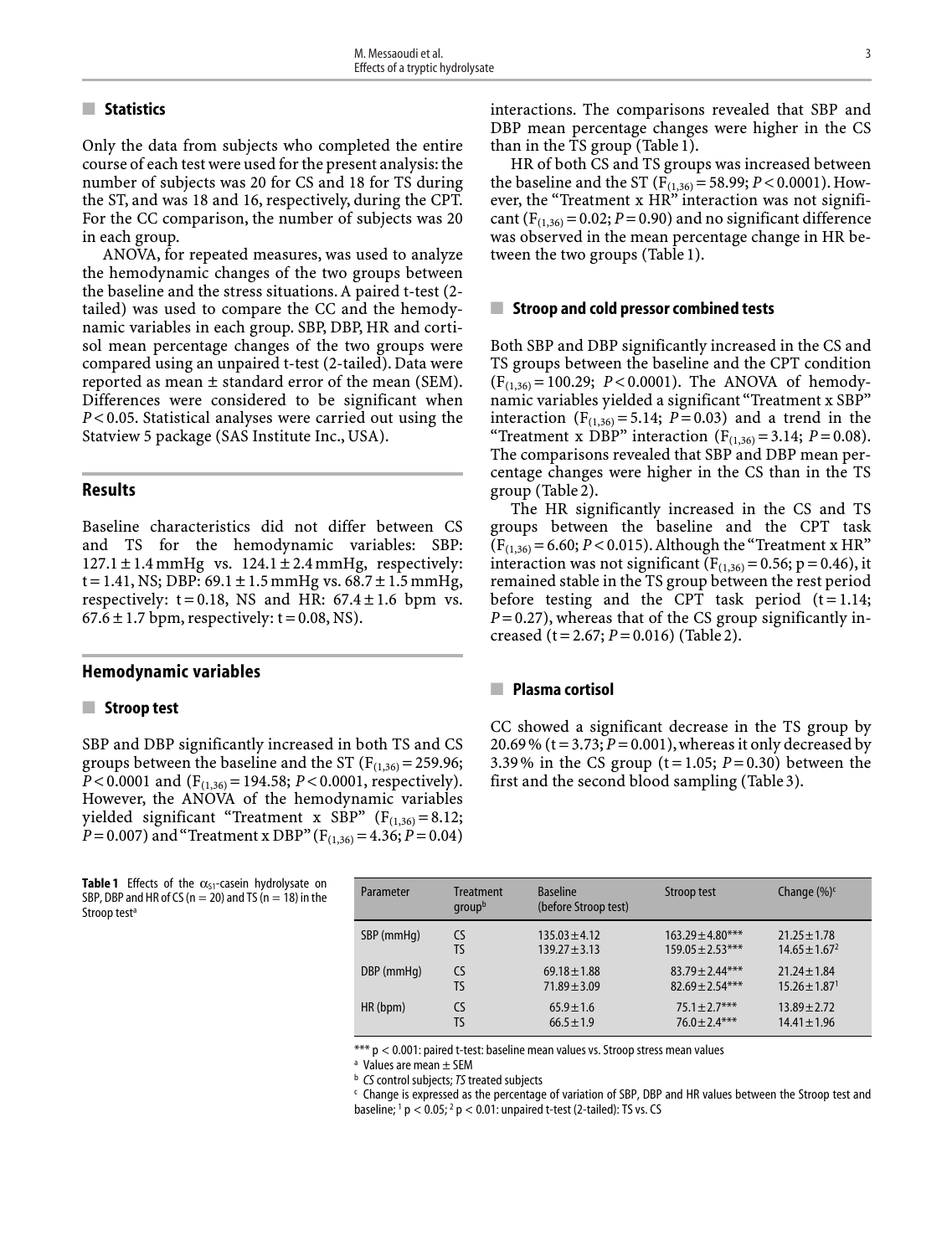**Table 2** Effects of the  $\alpha_{51}$ -casein hydrolysate on SBP, DBP and HR of CS ( $n = 18$ ) and TS ( $n = 16$ ) in the cold pressor test<sup>a</sup>

| Parameter  | Treatment<br>group <sup>b</sup> | <b>Baseline</b><br>(before Stroop test) | <b>CPT</b> test      | Change $(\%)^c$               |
|------------|---------------------------------|-----------------------------------------|----------------------|-------------------------------|
| SBP (mmHg) | CS                              | $134.72 \pm 4.45$                       | $168.57 \pm 5.37***$ | $25.93 \pm 3.14$              |
|            | TS                              | $140.66 \pm 3.36$                       | $162.01 \pm 3.86***$ | $15.66 \pm 2.79$ <sup>1</sup> |
| DBP (mmHq) | CS                              | $69.33 \pm 2.09$                        | $90.17 \pm 2.80***$  | $21.24 \pm 1.84$              |
|            | TS                              | $72.52 \pm 2.37$                        | $86.57 \pm 3.48***$  | $15.26 \pm 1.87^2$            |
| HR (bpm)   | CS                              | $65.4 \pm 1.7$                          | $69.4 \pm 2.6*$      | $6.01 \pm 2.20$               |
|            | TS                              | $68.1 \pm 1.6$                          | $70.3 \pm 1.9$       | $3.80 \pm 3.14$               |

 $*$  p < 0.05; \*\*\* p < 0.001: paired t-test: baseline mean values vs. CPT stress mean values

<sup>a</sup> Values are mean ± SEM

**b** CS control subjects; TS treated subjects

<sup>c</sup> Change is expressed as the percentage of variation of SBP, DBP and HR values between the CPT test and baseline;  $\frac{1}{2}$  p < 0.05;  $\frac{2}{9}$  < 0.10: unpaired t-test (2-tailed): TS vs. CS

Table 3 Effects of the  $\alpha_{S1}$ -casein hydrolysate on cortisol plasma concentration of CS ( $n = 20$ ) and TS subjects ( $n = 20$ )<sup>a</sup>

| Parameter        | <b>Treatment</b><br>group <sup>b</sup> | <b>Baseline</b><br>(before Stroop test) | After CPT test      | Change $(\%)^c$                |
|------------------|----------------------------------------|-----------------------------------------|---------------------|--------------------------------|
| Cortisol (ng/dl) | CS                                     | $17.23 \pm 0.94$                        | $16.05 \pm 1.04$    | $-3.39 + 7.32$                 |
|                  | TS                                     | $20.01 \pm 0.91$                        | $15.34 \pm 1.01***$ | $-20.69 \pm 6.35$ <sup>1</sup> |

\*\*\* p < 0.001: paired t-test: baseline mean values vs. after CPT stress mean values

<sup>a</sup> Values are mean ± SEM

 $<sup>b</sup>$  CS control subjects; TS treated subjects</sup>

<sup>c</sup> Change is expressed as the percentage of variation of cortisol concentration values between the end of the CPT test and baseline;  $1 p < 0.09$ : unpaired t-test (2-tailed): TS vs. CS

# **Discussion**

The present study aimed to assess the effects of an orally taken  $\alpha_{s1}$ -casein hydrolysate containing the  $\alpha_{s1}$ -CN-(f91–100) on reliable biological indicators of stress in healthy human volunteers. One major finding of this study was that the percent increase in both SBP and DBP were significantly higher in CS than in TS during the ST, in spite of similar baseline values in the two groups. In the same condition, no significant difference between groups was observed for the percent increase in HR. On the basis of previous findings [15, 16], the presently observed pressure response may be caused by increased cardiac output.

Moreover, even if the CPT elicited significant increases of SBP and DBP in both groups, the SBP increased less and the DBP tended to increase less in TS than in CS. These results are in agreement with other reports of hemodynamic effects of this physical stress paradigm [17] and could indicate that the CPT was more powerful as a diastolic pressure stimulus [18].

In contrast to what happened during the ST, the HR of TS remained stable between baseline and testing, whereas that of CS was increased, possibly due to the lasting effects of the Stroop conflict condition. Indeed, the cold pressor test essentially induces a vascular response with an increased total peripheral resistance, but without changing HR, stroke volume, and cardiac output [15–17].

In agreement with this hypothesis is the increased CC throughout the experiment, a well-established method of estimating the influence of different stressors [19]. The cortisol response after the cold pressor test may have been obscured by the decline in CC that occurs naturally in the morning as part of the normal cortisol diurnal rhythm [20]. However, under our conditions, the mean CC value obtained at the end of the CPT was not diminished in CS, indicating no efficient coping with the successive stressful situations. At the same time, the plasma cortisol concentration of the TS significantly decreased, despite the anxiogenic and painful situation, following the normal diurnal rhythm.

It is generally considered that, facing experimental stress situations, the subjects who exhibit lower cardiovascular responses are less anxious than those displaying strong responses.  $\alpha$ -casozepine, the  $\alpha_{s1}$ -CN(f91–100) fragment present in the hydrolysate, as well as its original hydrolysate, have been demonstrated to exhibit anxiolytic-like effects in the elevated plus-maze and in the conditioned defensive burying paradigm in rats [10]. It could therefore be considered that the anxiolytic-like effects of the  $\alpha$ -casein hydrolysate were due to this active decapeptide.

This study provides preliminary evidence that the bovine milk  $\alpha_{S1}$ -casein hydrolysate displays an antistress activity in human subjects. It will be now of great interest to investigate the effects of this product in other experimental conditions, for example after long-term ingestion at low doses.Therefore,further preclinical and